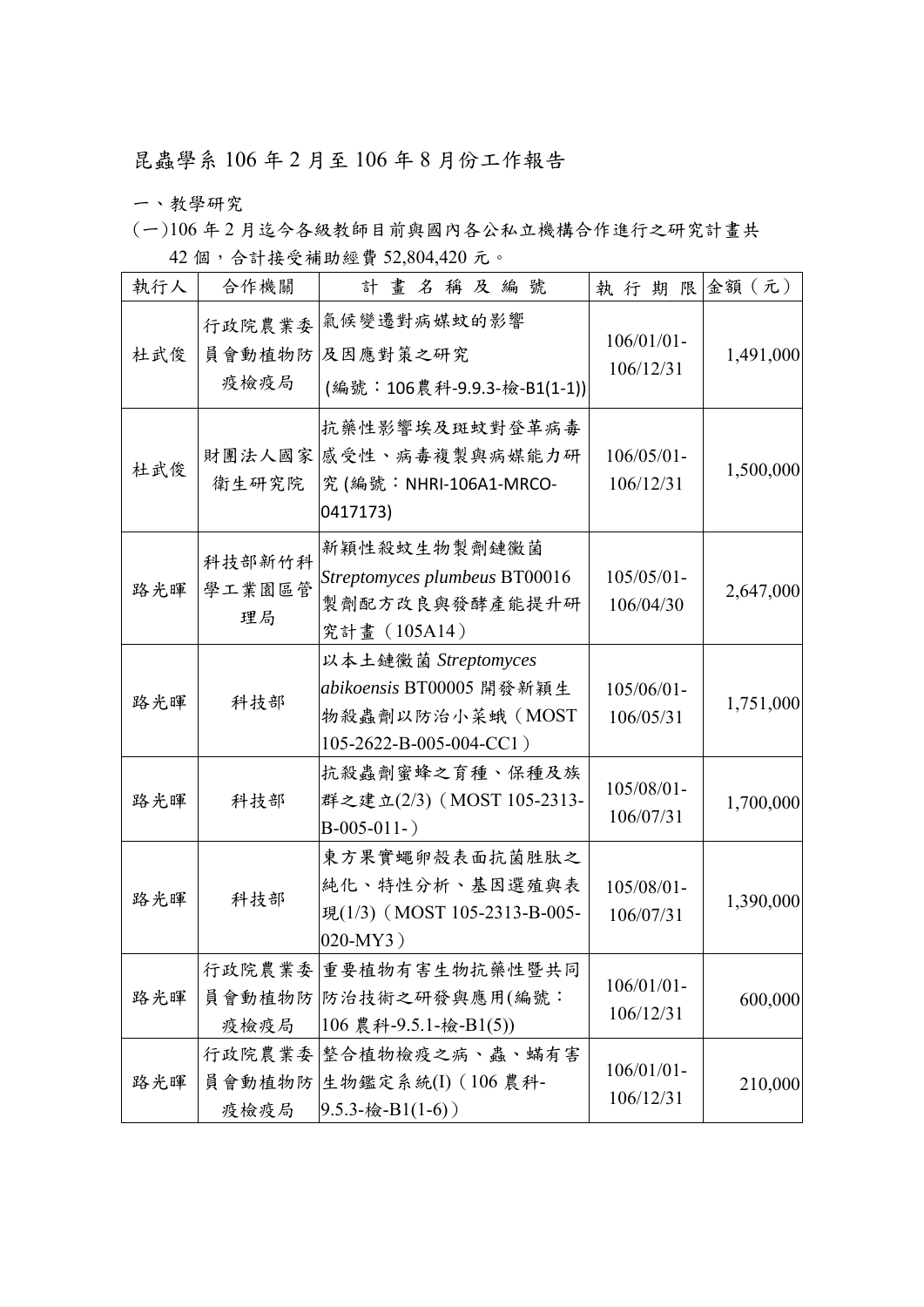| 路光暉 | 行政院農業委<br>員會動植物防<br>疫檢疫局 | 莖線蟲屬及葉芽線蟲屬之種鑑定<br>之分子偵測技術開發 (106 農科-<br>$9.5.3 - \frac{1}{6} - B1(5-1)$         | $106/01/01$ -<br>106/12/31 | 300,000   |
|-----|--------------------------|---------------------------------------------------------------------------------|----------------------------|-----------|
| 路光暉 | 科技部                      | 抗殺蟲劑蜜蜂之育種、保種及族<br>群之建立(3/3)<br>$(MOST 105-2313-B-005-005-)$                     | $106/08/01 -$<br>107/07/31 | 1,700,000 |
| 路光暉 | 科技部                      | 新穎性殺蚊生物製劑鏈黴菌<br>Spreptomyces abikoensis 殺蟲二次<br>代謝物探討及產品效能提升之研<br>究計畫 (106C032) | $106/05/01 -$<br>107/04/30 | 1,450,000 |
| 唐立正 | 行政院農業委<br>員會動植物防<br>疫檢疫局 | 植物病蟲害診斷諮詢服務及植物<br>防疫相關業務之推動<br>106 管理-3.2-植防-1(1)(3)                            | $106/01/01$ -<br>106/12/31 | 50,000    |
| 唐立正 | 臺中市政府農<br>業局             | 106年度臺中市受保護樹木維護<br>管理技術諮詢、培訓及轉介服務<br>計畫 (106C042)                               | $106/01/01$ -<br>106/12/31 | 600,000   |
| 楊正澤 | 中興大學                     | 2017精進教學計畫                                                                      | $106/01/01$ -<br>106/12/31 | 200,000   |
| 楊正澤 | 科技部                      | 人為噪音影響蟋蟀聲音行為<br>MOST 105-2621-B-005-004                                         | $105/08/01$ -<br>106/07/31 | 700,000   |
| 黃紹毅 | 科技部                      | 氣候變遷對於農業生態系之影響<br>研究-氣候變遷對於作物-害蟲-天<br>敵間關係之研究(3/3)                              | 106/08/01-<br>107/07/31    | 1,400,000 |
| 黃紹毅 | 環保署                      | 106 年嘉南高屏地區戶外登革熱<br>病媒蚊孳生源清除監控計畫                                                | $106/02/01$ -<br>106/12/31 | 1,750,000 |
| 郭美華 | 科技部                      | 暖化對台灣重要農業害蟲的影<br>響;編號:104-2313-B-005-018-<br>MY3                                | $104/08/01 -$<br>107/07/31 | 3,360,000 |
| 郭美華 | 行政院農業委<br>員會動植物防<br>疫檢疫局 | 入侵紅火蟻全面防除計畫; 編號:<br>106管理-3.2-植防-2(1)(13)                                       | $106/01/01$ -<br>106/12/31 | 600,000   |
| 郭美華 | 行政院農業委<br>員會動植物防<br>疫檢疫局 | 強化植物有害生物防範措施(非<br>會所屬);編號:106-救助調整-檢<br>$-01(2)$                                | $106/01/01$ -<br>106/12/31 | 346,000   |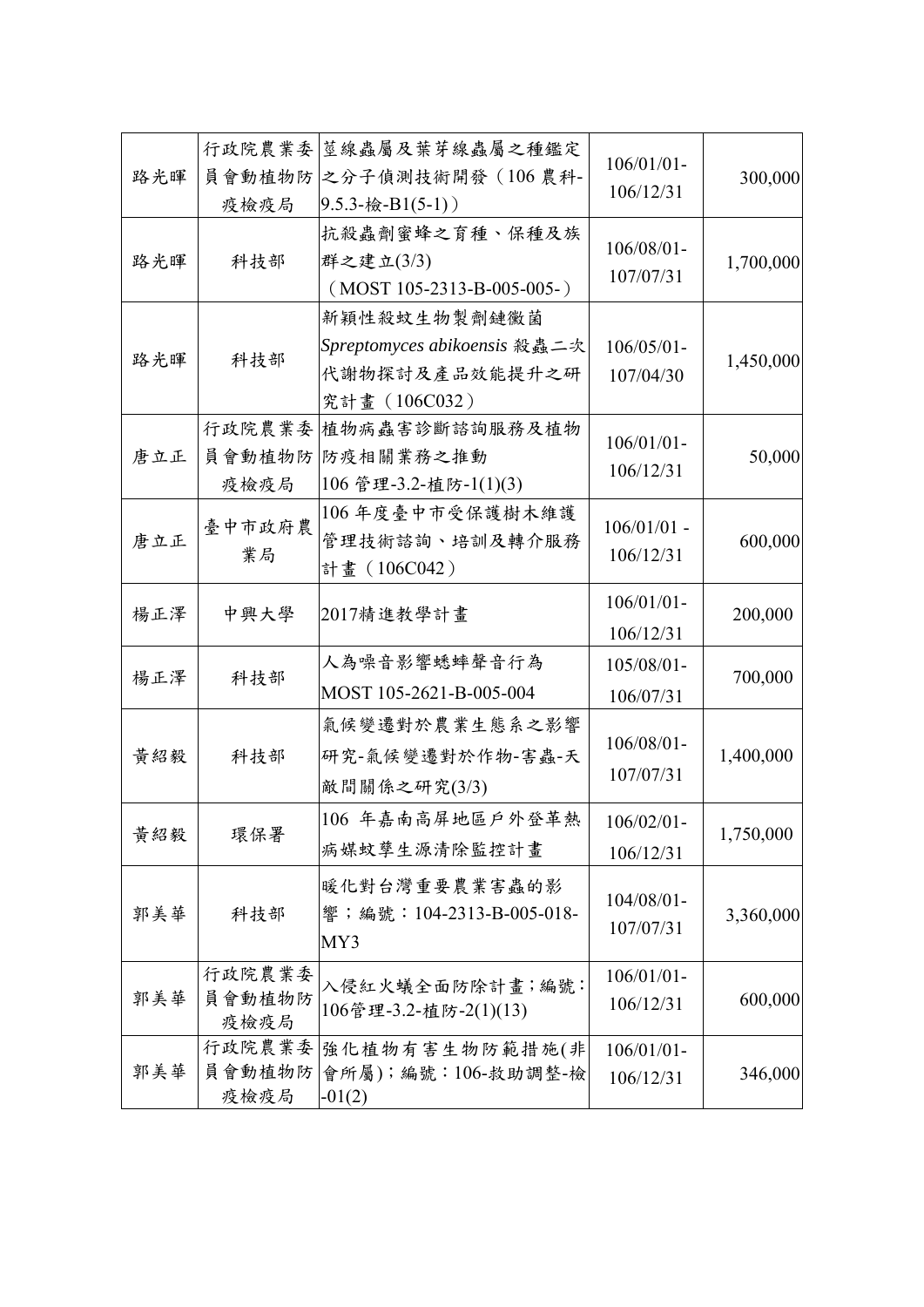|      |        | 武陵地區七家灣溪壩體改善                       | $106/01/01$ - |           |
|------|--------|------------------------------------|---------------|-----------|
| 郭美華  | 雪霸國家公園 | 後臺灣櫻花鉤吻鮭棲地監測                       | 106/12/31     | 640,000   |
|      | 管理處    | 暨現存其它棲地調查與改善                       |               |           |
|      |        | 評估:子計畫:水棲昆蟲研究                      |               |           |
|      | 行政院農業委 | 植物及其產品輸出入風險分                       | $106/01/01$ - |           |
|      |        | 析、檢疫技術與程序之研                        | 106/12/31     |           |
| 郭美華  | 員會動植物防 | 發、改進與應用;編號:                        |               | 150,000   |
|      | 疫檢疫局   | 106 農科-9.5.3-檢-B1(1-8)             |               |           |
|      |        | 利用 DNA 條碼建立薊馬                      | $106/01/01$ - |           |
|      |        | 行政院農業委 類、鱗翅目及雙翅目等檢疫                | 106/12/31     |           |
| 郭美華  |        | 員會動植物防 有害生物分子鑑定技術;編                |               | 660,000   |
|      | 疫檢疫局   | 號: 106 農科-9.5.6-檢-B2(1-            |               |           |
|      |        | 2)                                 |               |           |
|      | 行政院農業委 |                                    |               |           |
| 葉文斌  | 員會動植物防 | 不同品種芒果蒸熱殺蟲檢疫處理                     | $106/01/01$ - | 1,150,000 |
|      | 疫檢疫局   | 試驗(106A126)                        | 106/12/31     |           |
|      |        | 行政院農業委 利用 DNA 條碼建立薊馬類、鱗            |               |           |
| 葉文斌  | 員會動植物防 | 翅目及雙翅目等檢疫有害生物分                     | $106/01/01$ - | 1,950,000 |
|      | 疫檢疫局   | 子鑑定技術(106A129)                     | 106/12/31     |           |
|      |        | 台灣瘿蚋科(Cecidomyiidae)入侵             | $104/08/01$ - |           |
| 楊曼妙  | 科技部    | 物種生物學及監測                           | 106/07/31     | 2,360,000 |
|      |        | 以生態系服務觀點探討氣候變遷                     |               |           |
|      |        | 下水稻田的永續策略一由節肢動                     | 106/08/01-    |           |
| 楊曼妙  | 科技部    | 物多樣性之變化探討氣候變遷下                     | 107/07/31     | 880,000   |
|      |        | 水稻田的永續策略                           |               |           |
|      |        |                                    |               |           |
| 楊曼妙  | 行政院農業委 | 重要檢疫有害生物自動化檢測技                     | $106/1/1$ -   | 310,420/  |
| (共同主 | 員會動植物防 | 術之研發                               | 106/12/31     | 1,440,489 |
| 持人)  | 疫檢疫局   |                                    |               |           |
|      | 行政院農業委 | 小黑花椿象對二點葉蟎及台灣花                     | 106.01.01-    |           |
| 段淑人  | 員會動植物防 | 薊馬捕食率及防治潛能之評估                      | 106.12.31     | 600,000   |
|      | 疫檢疫局   |                                    |               |           |
|      |        | 倉貯條件誘發參蛾(Sitotroga                 |               |           |
|      |        | cerealella (Olivier) (Lepidoptera: | 106.01.01-    |           |
| 段淑人  | 農業試驗所  | Gelechiidae)棲群猖獗為害之風險              | 106.12.31     | 400,000   |
|      |        | 評估                                 |               |           |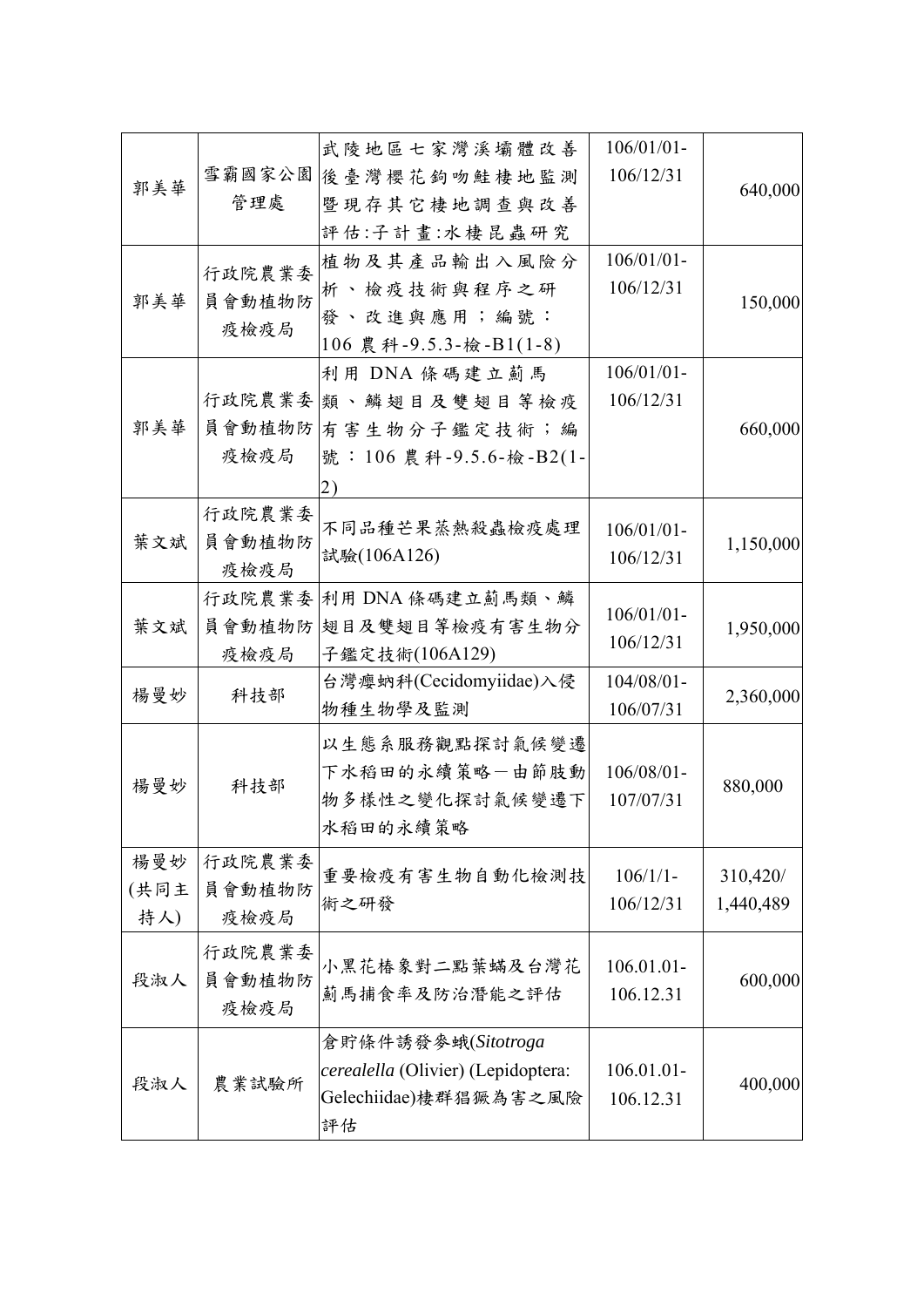| 3,886,000 | 106.08.01-<br>109.07.31    | 南方小黑花椿象之人工食餌微膠<br>囊配方劑型研發暨利用生命表與<br>捕食率評估量產系統效益                    | 科技部                      | 段淑人 |
|-----------|----------------------------|--------------------------------------------------------------------|--------------------------|-----|
| 600,000   | $106/01/01$ -<br>106/12/31 | 水稻害蟲的抗藥性監測與管理策<br>略                                                | 行政院農業委<br>員會動植物防<br>疫檢疫局 | 戴淑美 |
| 800,000   | $106/04/01$ -<br>106/12/31 | 以抗藥性消退與比較轉錄質體分<br>析為基礎的登革熱病媒蚊永續化<br>學防治之研究                         | 財團法人國家<br>衛生研究院          | 戴淑美 |
| 1,160,000 | 106/08/01-<br>107/07/31    | 以比較轉錄質體分析為基礎進行<br>小菜蛾對因滅汀的抗藥性機制研<br>究                              | 科技部                      | 戴淑美 |
| 4,800,000 | $105/08/01 -$<br>108/07/31 | 本土種與入侵種家白蟻的領域擴<br>張以及雜交風險評估                                        | 科技部                      | 李後鋒 |
| 150,000.  | $106/01/01$ -<br>106/12/31 | 植物及其產品輸出入風險分析、<br>檢疫技術與程序之研發、改進與<br>應用一整合植物檢疫之病、蟲、<br>蟎有害生物鑑定系統(I) | 行政院農業委<br>員會動植物防<br>疫檢疫局 | 李後鋒 |
| 828,000   | $106/08/01 -$<br>107/7/31  | 穀蠹於乾燥環境的生存之道-水<br>動態平衡及滲透壓調節<br>106-2313-B-005-017                 | 科技部                      | 陳美娥 |
| 770,000   | $106/01/01$ -<br>106/12/31 | 臺灣中部地區作物關鍵有害生物<br>整合性防治及推廣<br>106管理-3.1-植防-2(2)                    | 行政院農業委<br>員會             | 莊益源 |
| 600,000   | $106/01/01$ -<br>106/12/31 | 重要植物有害生物抗藥性暨共同<br>防治技術之研發與應用<br>106農科-9.5.1-檢-B1(6)                | 行政院農業委<br>員會             | 莊益源 |
| 160,000   | $106/01/01$ -<br>106/12/31 | 強化植物有害生物防範措施<br>106-救助調整-檢-03(2)                                   | 行政院農業委<br>員會             | 莊益源 |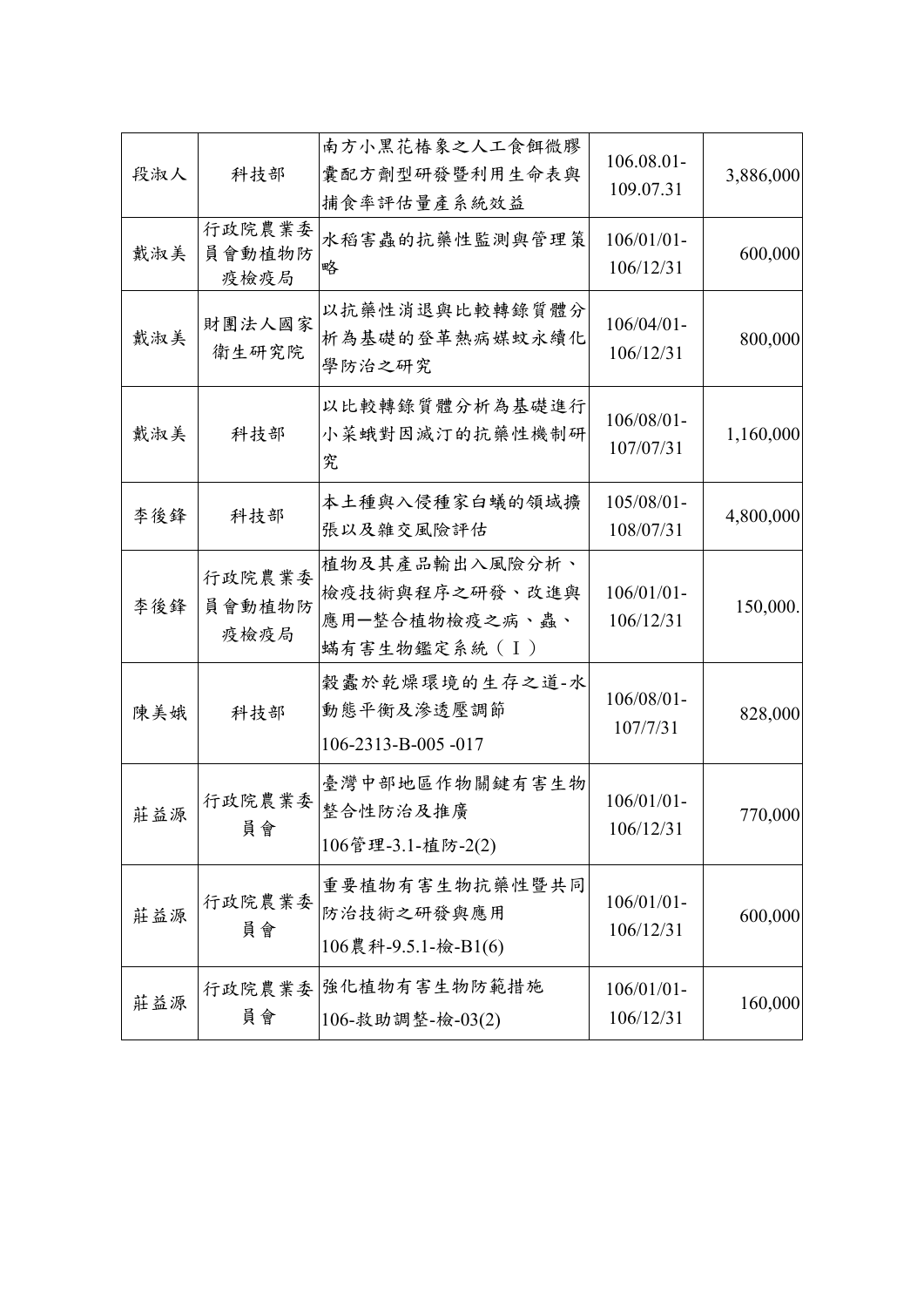| 梁國汶 | 科技部 | 利用多元方法來探討隱翅蟲於居<br>住環境之疫情:族群增長動態,<br>擴散模式 , 氣候適應策略及殺<br>蟲劑抗藥性<br>105-2313-B-005 -004 -MY2 | $105/02/01$ -<br>106/10/31 | 2,275,000 |
|-----|-----|------------------------------------------------------------------------------------------|----------------------------|-----------|
| 梁國汶 | 科技部 | 運用地貌與物種型態揭開台灣都<br>市生態系統中的螞蟻面相<br>106-2311-B-005 -010 -MY3                                | $106/08/01$ -<br>109/07/31 | 3,930,000 |

(二)106 年 2 月至 106 年 8 月份學者專家演講一覽表

| 演   | 講<br>人                             |      |            |    |            |                                        |                                      |   |
|-----|------------------------------------|------|------------|----|------------|----------------------------------------|--------------------------------------|---|
| 姓名  | 職稱(服務單位)                           | 日期   | 地          | 點演 |            | 講                                      | 題                                    | 目 |
| 吳一言 | 董事長(綠寶農業科技<br>股份有限公司)              | 2/22 | 本系<br>視聽教室 |    |            | 生態農業發展潛力                               |                                      |   |
| 吳璀谷 | 研發長(沛錦科技股份<br>有限公司)                | 3/1  | 本系<br>視聽教室 |    | 化          |                                        | 農業生技產品設計與產業                          |   |
| 林宗賢 | 退休教授 (臺灣大學 園<br>藝系)                | 3/8  | 本系<br>視聽教室 |    |            | 如何推動永續農業                               |                                      |   |
| 蘇偉仁 | 研究工程師兼商務協理<br>(資策會 數據科技與應<br>用研究所) | 3/15 | 本系<br>視聽教室 |    | 格局         |                                        | 大數據放大農業科技競爭                          |   |
| 焦傳金 | 教授 (清華大學 生命科<br>學系)                | 3/22 | 本系<br>視聽教室 |    |            | making in cuttlefish                   | Camouflage and decision              |   |
| 曾信光 | 副研究員(茶葉改良<br>場)                    | 3/29 | 本系<br>視聽教室 |    |            | 蟲蟲危機變轉機                                |                                      |   |
| 林明德 | 副教授 (慈濟大學 生命<br>科學系)               | 4/12 | 本系<br>視聽教室 |    | dipterans. | cell determination in                  | The oogenesis and germ               |   |
| 白秀華 | 教授 (高雄大學 運動健<br>康與休閒學系)            | 4/26 | 本系<br>視聽教室 |    | 危害及防制      |                                        | 台灣地區常見蟑螂生態、                          |   |
| 王弘毅 | 教授 (臺灣大學 臨床醫<br>學研究所)              | 5/3  | 本系<br>視聽教室 |    | 性演化        | Adaptive divergence<br>jelly-fig wasps | 薜荔愈愛玉子小蜂的適應<br>between creeping- and |   |
| 彭及忠 | 副教授兼系主任(虎尾<br>科技大學 生物科技系)          | 5/10 | 本系<br>視聽教室 |    | 化應用        |                                        | 蜜蜂蜂王乳的美白與抗氧                          |   |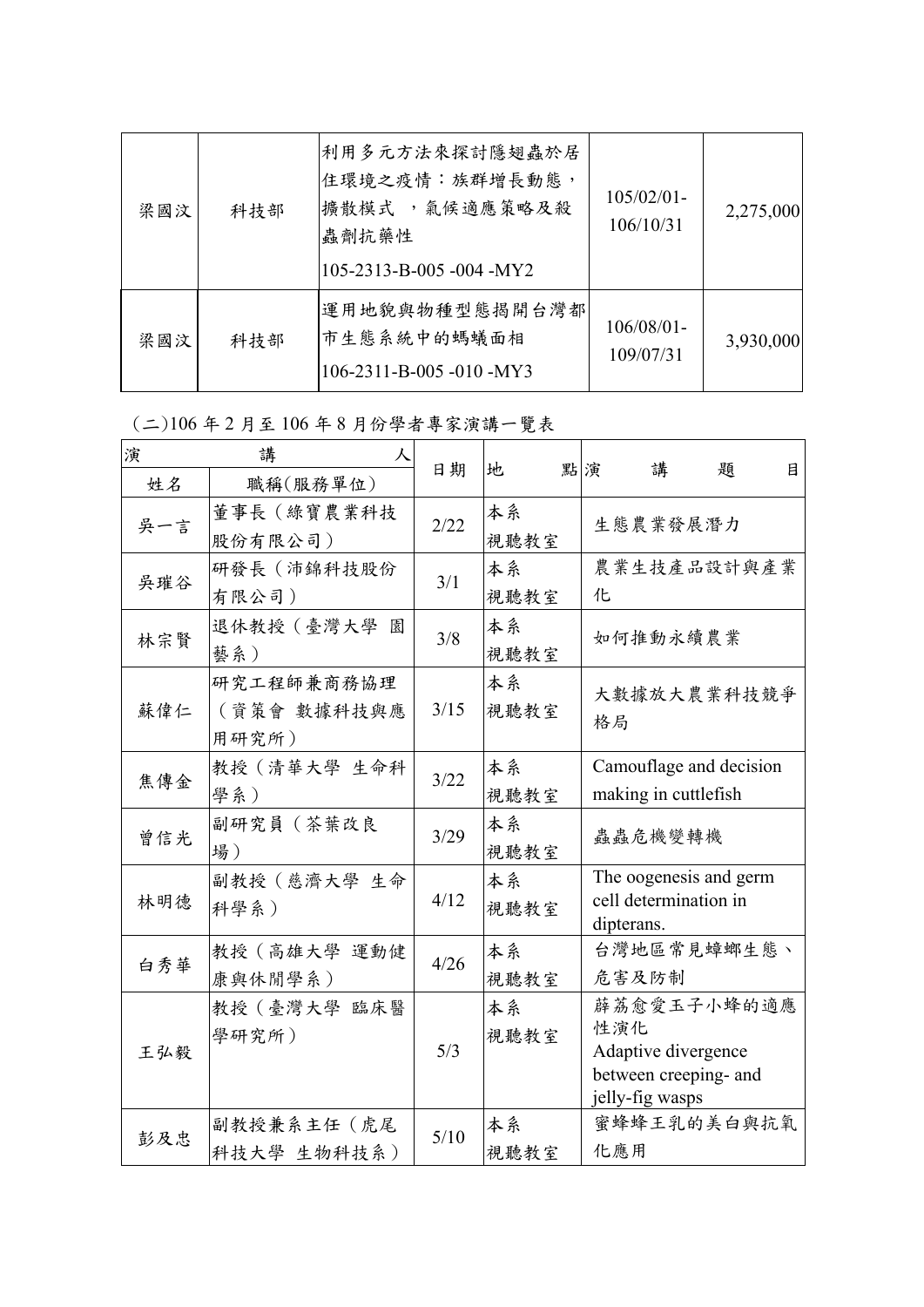| 林宗岐               | 副教授(彰化師範大學<br>生物學系)                 | 5/17 | 本系<br>視聽教室 | 利用無人載具於病媒防治<br>的發展與利用<br>The Development and<br>Application of Unmanned<br>Vehicle for Vector Control    |
|-------------------|-------------------------------------|------|------------|----------------------------------------------------------------------------------------------------------|
| 江安世               | 院士、教授兼院長(清<br>華大學 生命科學院)            | 5/24 | 本系<br>視聽教室 | Mapping whole-body<br>neural networks with<br>synchrotron X-ray at<br>single-cell resolution             |
| 李達源               | 終身特聘教授兼副院長<br>(台灣大學 生資暨農學<br>院 農化系) | 5/31 | 本系<br>視聽教室 | Soil and Plant<br>Managements for Reducing<br>Arsenic Accumulation and<br><b>Toxicity in Rice Grains</b> |
| Lekhnath<br>Kafle | 專案助理教授(屏科大<br>熱帶農業暨國際合作<br>系)       | 6/7  | 本系<br>視聽教室 | <b>IPM</b> and <b>Plant</b> Clinic<br>Programs in Nepal                                                  |

(三)研究生專題演講:106 年 2 月至 106 年 8 月份計有 18 人次。

(四)師資

| 職稱               | 專兼任                                      | 專                          |                                                 | 任       | 小計       | 兼                              |  | 任小 計備 | 註                                                                 |
|------------------|------------------------------------------|----------------------------|-------------------------------------------------|---------|----------|--------------------------------|--|-------|-------------------------------------------------------------------|
| 教                | 授                                        | 路<br>唐<br>楊<br>黃<br>郭<br>段 | 杜武俊<br>光暉<br>立正<br>正澤<br>紹毅<br>美華<br>葉文斌<br>楊曼妙 | 淑人      | 9位       | 齊心(不支薪)<br>何琦琛 (教授級<br>專業技術人員) |  | 2位    | 具有博士學位之專任<br>教師有 14 位<br>具有博士學位之兼任<br>教師有2位<br>具有碩士學位之兼任<br>教師有1位 |
| 副<br>助<br>授<br>講 | 教<br>授<br>理<br>教<br>師                    | 陳<br>李<br>莊<br>梁           | 戴淑美<br>美娥<br>益源<br>國                            | 後鋒<br>汶 | 3位<br>2位 | 陳昭鈞(不支<br>薪)                   |  | 1位    |                                                                   |
|                  | 助教<br>合計:專任教師14人、兼任教師3人,共17人 (其中2位兼任不支薪) |                            |                                                 |         |          |                                |  |       |                                                                   |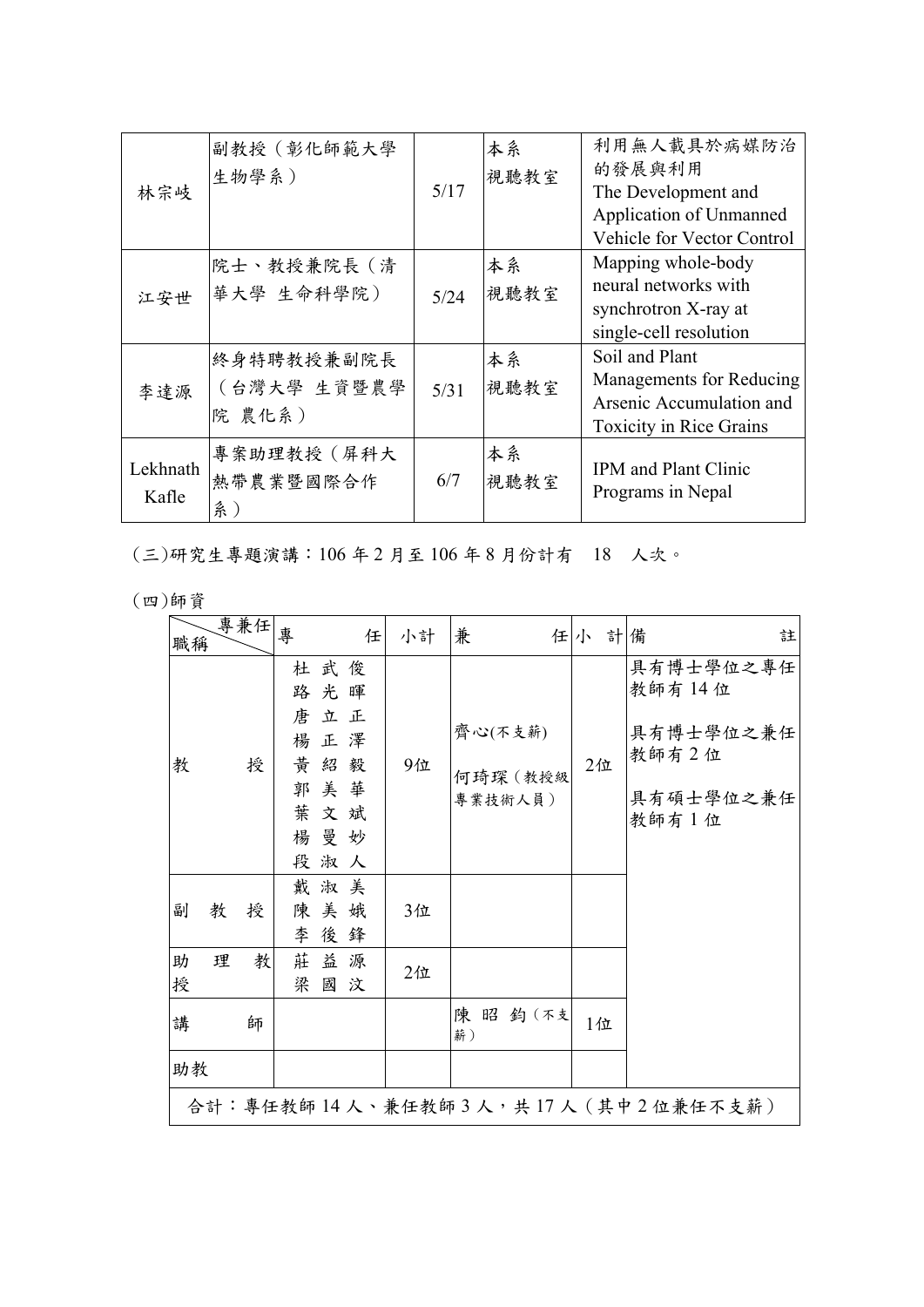(五)學生人數

|          | 大   | 學                | 部研  |                  |                  | 究                |                | 所              |
|----------|-----|------------------|-----|------------------|------------------|------------------|----------------|----------------|
| 人數<br>年級 |     |                  |     | 碩士班              |                  | 博士班              |                |                |
|          | 男   | 女                | 合計  | 男                | 女                | 男                | 女              | 合計             |
|          | 27  | 17               | 44  | 12               | 7                | $\overline{2}$   |                | 22             |
| 드        | 31  | 13               | 44  | 12               | 5                | $\boldsymbol{0}$ |                | 18             |
| $\equiv$ | 23  | 11               | 34  | 12               | 1                | $\overline{2}$   | $\overline{2}$ | 17             |
| 四        | 19  | 16               | 35  | $\boldsymbol{0}$ | $\boldsymbol{0}$ | $\overline{2}$   | 1              | 3              |
| 五        | 5   | $\boldsymbol{0}$ | 5   | $\boldsymbol{0}$ | $\boldsymbol{0}$ | 5                | $\overline{2}$ | $\overline{7}$ |
| 合<br>計   | 105 | 57               | 162 | 36               | 13               | 11               | $\mathcal{I}$  | 67             |

## 二、學術交流

(一)教師前往國外開會、發表論文或考察情形

- 1. 莊益源, 7/12至 7/26 帶領農學院學生 15 位前往泰國清邁學術交流, 行程 中參訪皇家基金會多處山地工作站與農場,及參訪清邁大學及湄州大學 農學院各系所。
- 2. 戴淑美,與福建農林大學交流有害昆蟲抗藥性管理策略研究。
- 3. 戴淑美,參訪考察雲南地區中華蜜蜂與義大利蜂蜂場與蜂業發展。
- 4. **Kok-Boon Neoh** and Lee-Jin Bong. 2017. Factors driving *Paederus* outbreaks in human settings: Climatic factor or human intervention? In: The 9th International Conference of Urban Pests, Birmingham, UK, 9-12th July 2017.
- 5. **Kok-Boon Neoh**, Lee-Jin Bong, Ahmad Muhammad, Masayuki Itoh, Osamu Kozan, Yoko Takematsu, Tsuyoshi Yoshimura. 2017. The importance of remnant forest on insect successional response in tropical fire-impacted peatland. In: The Asia Research Node Symposium on Humanosphere Science (The 338th Symposium on Sustainable Humanosphere, Penang, Malausia, 20-21 February 2017 (Invited talk)
- 6. **Kok-Boon Neoh**, Date: 13-20th August 2017. Collaboration institutes: Universiti Sains Malaysia, Malaysia. Research project: Management of dermatitis linearis causative agent, Peaderus rove beetle
- 7. Lin Chun-Hsien, Mong-Chuan Lee, Jason T. C. Tzen, Hsien-Ming Lee, Sam-Min Chang, **Wu-Chun Tu\***, and Chuen-Fu lin. 2017. Efficacy of mastoparan-AF alone and in combination with clinically used antibiotics on nosocomial multidrug-resistant Acinetobacter baumannii. Saudi Journal of Biological Sciences. 24: 1023-1029.
- 8. Wu, M.-C., Y.-W. Chang, **K.-H. Lu**, E.-C. Yang. 2017. Gene expression changes in honey bees induced by sublethal imidacloprid exposure during the larval stage Insect Biochemistry and Molecular Biology 88: 12-20.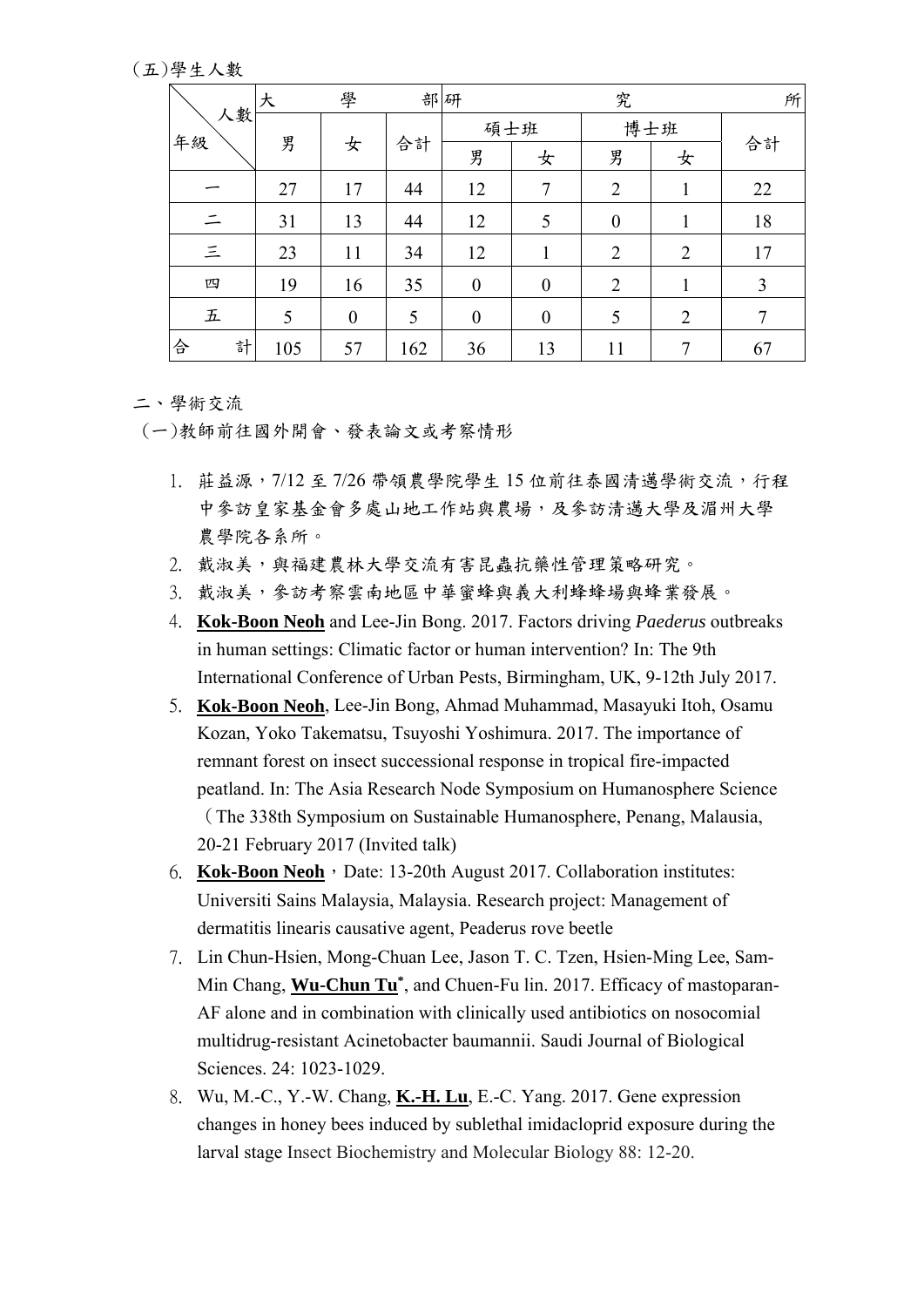- 9. Ying-Hsi Lin, Meng-Tieh Yu, Tzu-Wen Kuo, Ka Iong Lam, and **Jeng-Tze Yang** 2017**.** Does *Culicoides* spp. (Diptera: Ceratopogonidae) Not Suck Human Blood in Riparian Habitat of a National Park. Advanced in Entomology.
- 10. Hao-Yen Chang, Ming-Chih Chiu, Yi-Li Chuang, Chyng-Shyan Tzeng, **Mei-Hwa Kuo**, Chao-Hsien Yeh, Hsiao-Wen Wang, Sheng-Hai Wu, Wen-Hui Kuan, Shang-Te Tsai, Kwang-Tsao Shao, Hsing-Juh Lin. 2017. Community responses to dam removal in a subtropical mountainous stream. Aquatic Sciences (accepted).
- 11. Shiao-yu Hong, Bruno Andreas Walther, Ming-Chih Chiu, **Mei-Hwa Kuo**, Yuan-Hsun Sun. 2017. Flood avoidance behaviour in Brown Dippers. IBIS (accepted).
- 12. Wang, X; Tu, WC; Huang, EJ; Chen, YH; Chen, JH; **Yeh, WB\***. 2017. Identification of Disease-Transmitting Mosquitoes: Development of Species-Specific Probes for DNA Chip Assay Using Mitochondrial COI and ND2 Genes and Ribosomal Internal Transcribed Spacer 2. Journal of Medical Entomology 54:396-402.
- 13. Wang, Ing-Nang; **Yeh, Wen-Bin**; Lin, Na-Sheng. 2017. Phylogeography and Coevolution of Bamboo Mosaic Virus and Its Associated Satellite RNA. Frontiers in Microbiology. https://doi.org/10.3389/fmicb.2017.00886
- 14. Lai, B. C., Y. Arita, and **M. M. Yang**. 2017. A new host plant and the first record of gall-forming Synanthedon auritincta (Lepidoptera, Sesiidae) from Taiwan. Tinea 23(6), 306-308.
- 15. **Yang, M. M.**, G. S. Tung (2017). Book review: Edible insects of China. Journal of Insect as Food and Feed, 3(1), 63-64.
- 16. Pavel Saska, Jirı Skuhrovec, Jan Lukas, Miroslav Vlach, Hsin Chi, **Shu-Jen Tuan**, and Alois Honek. 2017. Treating prey with glyphosate does not alter the demographic parameters and predation of the *Harmonia axyridis* (Coleoptera: Coccinellidae). Journal of Economic Entomology, 110(2): 392-399.
- 17. **Tuan, S. J.**, C. C. Lee, L. C. Tang, and P. Saska. 2017. Economic injury level and demography-based control timing projection of *Spodoptera litura* (F.) at different growth stages of *Arachis hypogaea* L. Journal of Economic Entomology, 110(2): 755-762.
- 18. Liang, W.-R., C.-C. Wu and **H.-F. Li\*.** 2017. Discovery of a cryptic termite genus, *Stylotermes* (Isoptera: Stylotermitidae), in Taiwan, with the description of *Stylotermes halumicus* sp. nov. Ann. Entomol. Soc. Am. (in press) DOI: http://dx.doi.org/10.1093/aesa/sax034 [SCI].
- 19. Chouvenc, T., S. Osorio, S. Chakrabarti, E.E. Helmick, **H.-F. Li**, and Nan-Yao Su. 2017. Assessment of genetic markers for the determination of *Coptotermes formosanus* × *Coptotermes gestroi* hybrids. Florida Entomologist, (in press).
- 20. Hulcr J, A. Black, K. Prior, C.-Y. Chen, and **H.-F. Li.** 2017. Studies of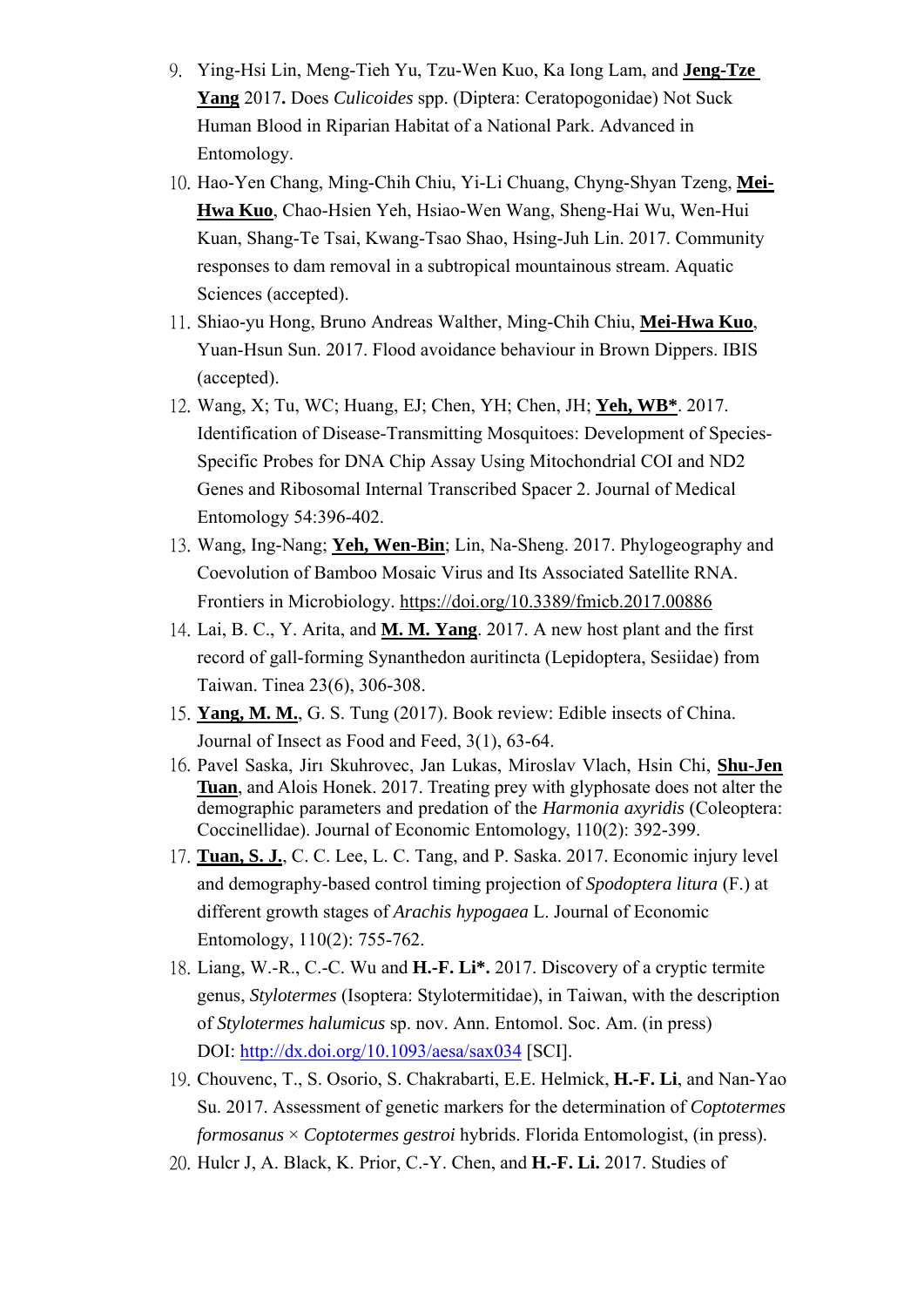ambrosia beetles (Coleoptera : Curculionidae) in their native ranges help predict invasion impact. Florida Entomologist 100 (2) : 257-261.

- 21. Su, N.-Y., T. Chouvenc, and **H.-F. Li**. 2017. Potential hybridization between two invasive termite species, *Coptotermes formosanus* and *C. gestroi* (Isoptera: Rhinotermitidae), and its biological and economic implications. Insects 2017, 8, 14; doi:10.3390/insects8010014.
- 22. Kok-Boon Neoh, Lee-Jin Bong, Ahmad Muhammad, Masayuki Itoh, Osamu Kozan, Yoko Takematsu, Tsuyoshi Yoshimura. 2017. The effect of remnant forest on insect successional response in tropical fire-impacted peatland: A bitaxa comparison. PLoS One 12(3): e0174388. doi:10.1371/journal.pone.0174388
- 23. 唐昌廸, 楊曼妙**\***.2017.台灣新興作物的外來入侵種害蟲-板栗癭蜂的鑑 定、生態與防治。興大農業期刊,99, 20-29。
- 24. 楊曼妙**\***,林裕哲.2017 年.為害台灣蓮霧果實內部的新興造癭害蟲-米爾頓 釉小蜂。興大農業期刊,99, 2-11。
- (二)與校外機構進行建教合作或合作舉辦研討會情形
	- 1. 楊正澤,台北市動物園常設展「蟋蟀聲音的秘密」 邀請昆蟲分類研究室 (T4Bio)提供蟋蟀聲音,影像及解說文字,已經在5月初開始展出。本主題 5月20日同時支援本系昆蟲展同步展出。
	- 2. 楊正澤,科教館「愛」迪生出發計畫」 本研究室以社會及大學資源角色 支援偏鄉科學教育首度與南投竹山秀林國小共同執行「昆蟲資源調 查」。2017年7月13日已經開始帶學生詹明澍 郭宇廷 黃信瑜 參與活 動。
	- 3. 楊正澤,配合科技部計畫人為噪音影響蟋蟀聲音行為 (MOST 105-2621- B-005-004) 指導台中一中學生專題研究,預計在惠蓀及蓮華池裝設長期 自動錄音設備,適宜地點尚在評估中。
	- 4. 葉文斌,8月15日台中市大甲區順天國中合辦「昆蟲環境教育推廣」,針 對一年級12班新生進行昆蟲環境教育的介紹。
	- 5. 戴淑美,參加2017年6月25-28日海峽兩岸植物保護青年學術研討會
	- 6. 戴淑美,參加2017年8月20-25日兩岸蜜蜂論壇。
	- 7. Kok-Boon Neoh, Date: 18-25th June 2017. Collaboration institutes: Center for Southeast Asian Studies, Kyoto University, and Research Institute for Humanity and Nature, Kyoto. Research project: Change in decomposer with ecological research in Southeast Asia
- 三、最近半年來重要措施與未來發展重點
- (一)楊正澤老師
	- 1. 昆蟲分類學課程檢討改善為用閱讀與整理介紹分類群來代替期中考試;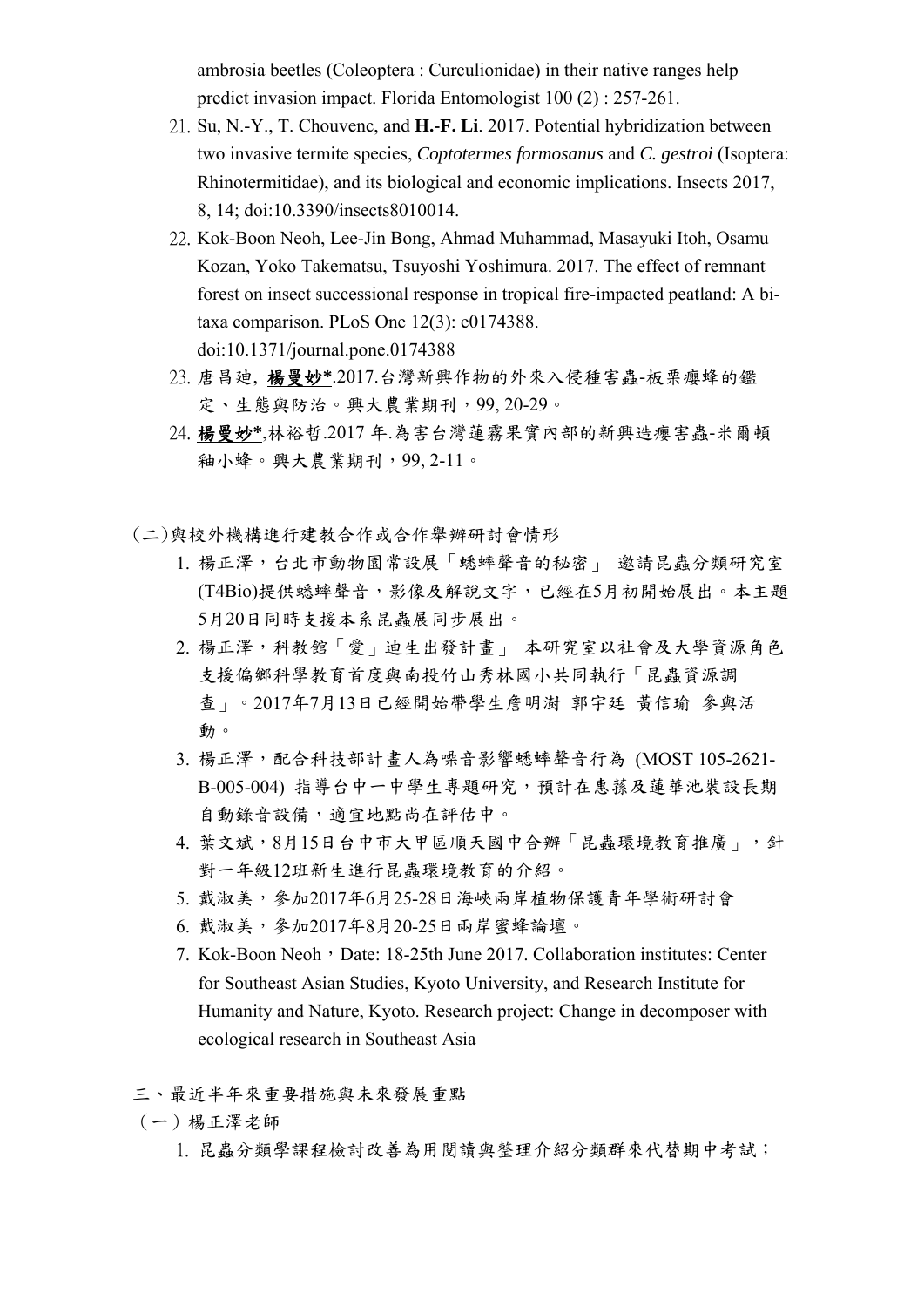實習課長年的校園昆蟲相調查由野外採集昆蟲的辨識及課堂的檢索表鑑 定訓練,拓展到校外社區包括康堤環境昆蟲資源調查與監測,並配合校 內教學精進計書,提出申請,擬讓同學參與而產生興趣者繼續參與計書 延續教學效果。

- 2. 昆蟲分類與生物多樣性保育課程校外參觀行政院特有生物保育研究中 心,加強實務與課程內容之連結。
- (二)楊曼妙老師

舉辦台灣昆蟲學會年會與研討會。

- (三)段淑人老師
	- 1. 發展綠色農業永續經營良好農作環境,推展生物防治及微生物防治研究 成果,加強科普知識之傳承。
	- 2. 利用兩性生命表分析害蟲棲群發展特性,探討氣候變遷對農業的影響。
- (四)戴淑美老師

以比較轉錄質體分析為基礎進行小菜蛾與埃及斑蚊的抗藥性機制研究。

(五)李後鋒老師

 建立「白蟻(大水蟻)交流社團」,開展民眾、產業與學術研究的合作新模 式。

- 四、其他
- (一)楊正澤老師
	- 1. 擔任教育部環境教育輔導小組委員
	- 2. 擔任環保署環教場域認證及課程審查委員
	- 3. 擔任農委會野生動物保育諮詢委員
	- 4. 擔任教育部新南向政策計畫審查委員
	- 5. 擔任科技部「科普志工火車頭」審查委員
	- 6. 擔任台灣仿生及五產協會仿生暑期工作坊指導教授及受邀仿生企業家庭 日演講
- (二)唐立正老師
	- 1. 台灣有害生物防治協會大會暨理監事會。展華會館。2017/02/24。
	- 2. 農業局樹木保護計畫洽談事宜。農推中心會議室。2017/03/15。
	- 3. 參訪獸醫教學醫院了解組織架構,學習植物教學醫院未來的架構及方 向。獸醫學院院長辦公室。2017/03/17。
	- 4. 與防檢局總局商討植物醫師培訓規劃事宜。防檢大樓台中分局三樓會。 2017/03/17。
	- 5. 台灣安全高品質農業推廣協會會員代表大會暨理監事會。德芳路菊園餐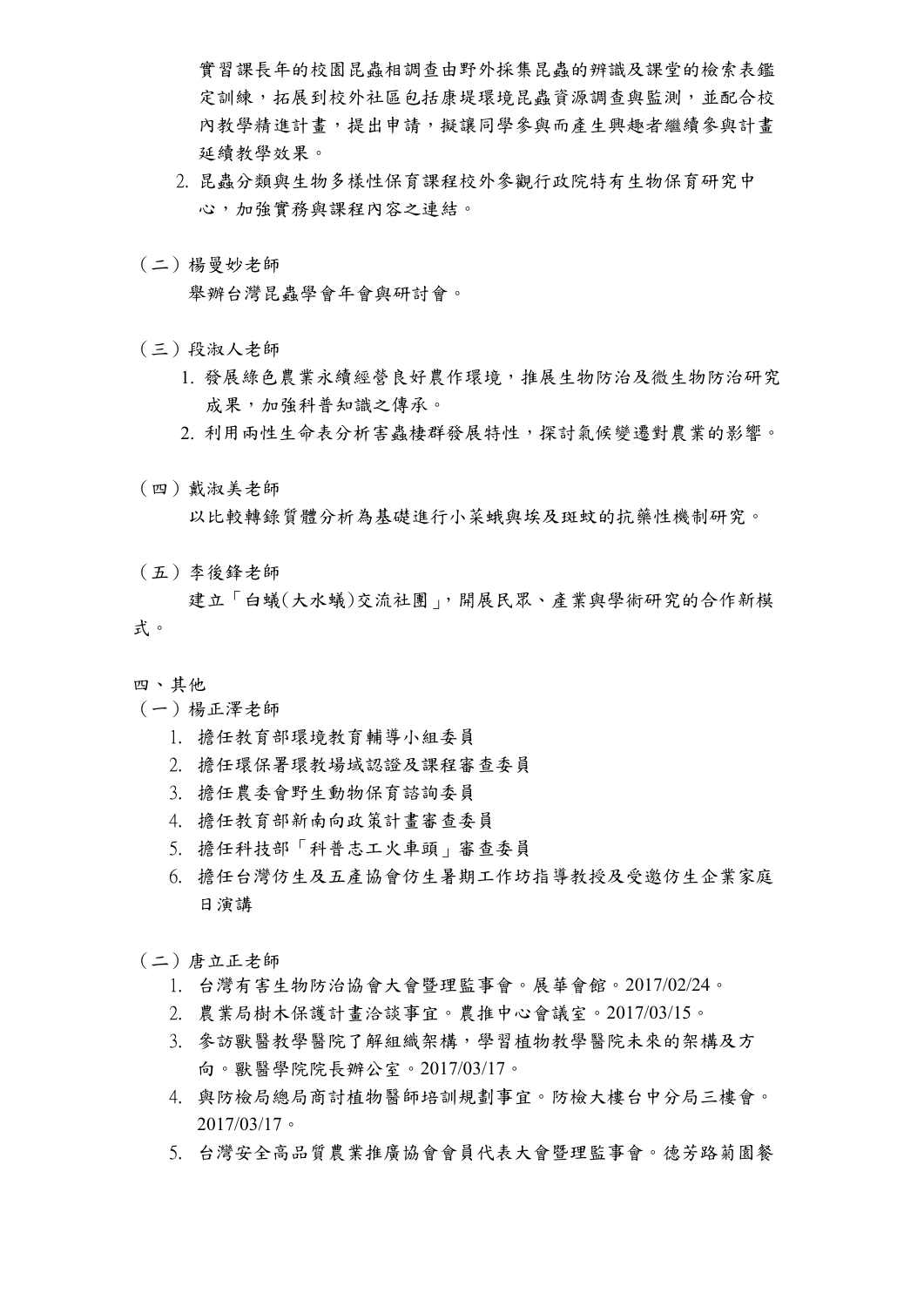廳。2017/03/18。

- 6. 環保署病媒防治班「其他害蟲種類生態及防治」「蒼蠅生態與防治」。 東海大學第二教學區管理學院 M109 教室。2017/0319。
- 7. 南投縣政府環保局環境用藥採購審查。環保局 B 棟 3 樓。2017/03/20。
- 8. 研擬教育部徵求「大學社會責任實踐計畫(USR 計畫)」。
- 9. 農民學院培訓班結訓典禮。農推中心 2B09。2017/03/26。
- 10. 日月潭「向山行政及遊客中心環境教育設施場所整合運用規劃評選會 議」。南投縣日月潭國家風景管理處。2017/04/05。
- 11. 經濟部水利署「106 年水源保育社區推動計畫(南部地區)」。黎明新村水 利署。2017/04/12。
- 12. 滅飛打蠅暨登革熱防治環境教育宣導活動 09:10~10:10 登革熱防治 10:10~11:10 蒼蠅之生態習性與防治方法。名間鄉松山村活動中心。 2017/04/17。
- 13. 討論課程異動、畢業條件明細表異動及學生之植醫實習申請案。植病系 六樓會議室。2017/04/19。
- 14. 第 5 次系教師評審委員會暨系務會議。8C 會議室。2017/04/24。
- 15. 農業環境科學大樓管理委員會開會。土環系會議室(3C08)。2017/04/27。
- 16. 「沃爾巴克氏菌應用管理」會議。環保署毒化局。2017/05/01。
- 17. USR 大學社會責任 2 次會議。農學院第二會議室。2017/05/03。
- 18. 「系主任候選人理念發表會」。系會議室(8C07)。2017/05/22
- 19. 環保署「登革熱專家會議」國立中興大學 農資大樓 (8C07 室)。 2017/05/22。。
- 20. 碩士在學專班「105 學年度第 2 次畢業事務審查會議」。農業推廣中心 2B08 小型會議室。2017/05/24。
- 21. 作物蟲害診斷黃脈刺桐釉小蜂。松竹國小。2017/05/25。
- 22. 台中農改場與推廣中心聯繫會議。農學第一會議室。2017/06/02。
- 23. 南投環保局防治蒼蠅宣導活動。名間鄉名崗國小(南投縣名間鄉大坑村南 田路 222 號)。2017/06/06。
- 24. 日月潭「向山行政及遊客中心環境教育設施場所整合運用規劃期初會 議」。南投縣日月潭國家風景管理處。2017/06/07。
- 25. 接待山東省山東農業廳參訪團到院參訪。院辦第二會議室。2017/06/14。
- 26. 火龍果潰瘍病健診。雲林縣莿桐鄉。2017/06/15。
- 27. 荔枝椿象危害荔枝健診。豐原公老坪。2017/07/21。
- 28. 蔬菜產銷班非農藥講習。雲林縣二崙鄉田尾合作農場。2017/0628。
- 29. 台中病媒商業同業公會理監事會。大祥潮汕砂鍋粥餐廳。2017/06/28。
- 30. 植物保護商業同業公會中區聯誼會。大墩 676 號台南擔仔麵。 2017/06/29。
- 31. 「106 年度禽畜糞處理及堆肥製作宣導講習」。彰化縣二林鎮西平里西平 街 112 號。2017/07/05。
- 32. 「106 年度禽畜糞處理及堆肥製作宣導講習」。秀水鄉彰水路一段 653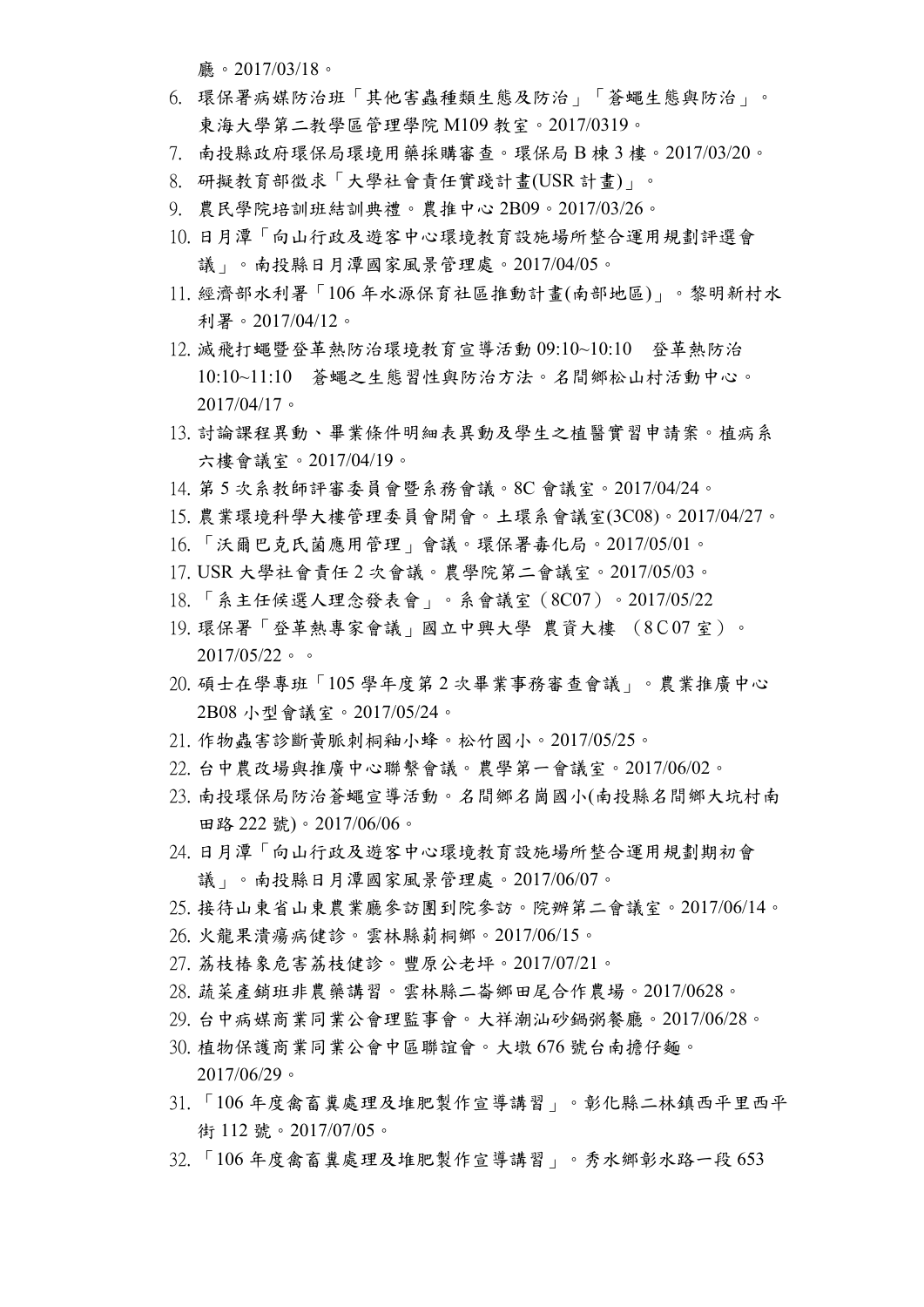號。2017/07/14。

- 33. 卓連葡萄園病蟲害健診。苗栗縣卓蘭鎮。2017/07/10。
- 34. 南投環保局鼠藥評選。C 棟 3 樓。2017/07/17。
- 35. 環保署病媒防治班「其他害蟲種類生態及防治」「蒼蠅生態與防治」。 東海大學第二教學區管理學院 M109 教室。2017/07/23。
- 36. 農業局老樹健診。大甲區及泰安區。2017/07/24。
- 37. 福建農林大學暑期專班「普通昆蟲學概論及實習」。2B09。2017/07/26。
- 38. 福建農林大學暑期專班「害蟲微生物防治與實務」。2B09。2017/07/26。
- (三)段淑人老師(協助校、院、系務及對外推廣服務)
	- 1. 106 年度仍續任本系二年級生(將升為三年級)班導師。
	- 2. 106 年 2 月 28 日以 email 答覆農民(蔡 O 成)詢問施行有機耕作-田間地表 及蔬菜葉上都有隱翅蟲躲藏以致危害顧客,害蟲防治問題。
	- 3. 受行政院農委會農業藥物毒物試驗所之邀,於 106年3月22日及5月10 日至藥毒所負責『106年度農藥管理人員資格訓練計書』技術組講習, 「害蟲防治技術」課程講授。
	- 4. 106 年 3 月 18 日、19 日、20 日及 23 日,4 月 18 日至新竹女中、台中女 中、彰化精誠中學、台中市西苑高中及興大附農等校,進行大學入學模 擬口試及農資院介紹等招生宣導活動。
	- 5. 106 年 3 月 19 日於本校農推中心講授~「吉園圃及安全用藥」。
	- 6. 106 年 4 月 8 日協助本系招生-大學入學個人申請口試委員。
	- 7. 106 年 4 月 18 日至民雄鎮農會擔任講師~「106 年度農產品安全用藥及農 產品生產追溯 QR-code 推廣講習會」
	- 8. 106 年 5 月~6 月進行台中市、大里、太平、新社、彰化、雲林等地區 「農業張老師輔導諮詢」協助農民正確診斷蟲害及輔導其進行有效防治 技術,共計9次。
	- 9. 106 年 6 月 28 日至二崙鄉田尾合作農場講習會任講師~「106 年度安全用 藥講習會」,針對約60位農名,講授「蔬菜、果樹害蟲之生物防治技術 與資材應用」課程,協助農民解決蔬果作物害蟲為害及農藥殘留問題。
	- 10. 106 年 8 月 1 日起任本校推廣中心之推廣教授。
	- 11. 106年2月~8月,協助農委會、農糧署及全國認證基金會進行農產品產 銷履歷及有機農產品驗證方案之評鑑工作,平均每月 5 次。對於我國的 農畜漁產品驗證公司的品質提升有具體幫助。
	- 12. 106 年 7 月 3 日當選昆蟲學系 106 學年「系教師評審委員會」委員、「系 申請與推薦入學」「甄試入學委員會」「外國學生入學審查委員會」及 「招生試務工作委員會」委員及「系網室管理委員會」委員。
	- 13. 106 年 7 月 3 日當選農業暨自然資源學院 106 學年度院教師評審委員及院 教師評審委員會學經歷及著作檢核小組委員。
	- 14. 106 年 4~8 月進行「第 17 屆國際學生高峰會籌備會議」晚會活動策劃及 空間規劃。